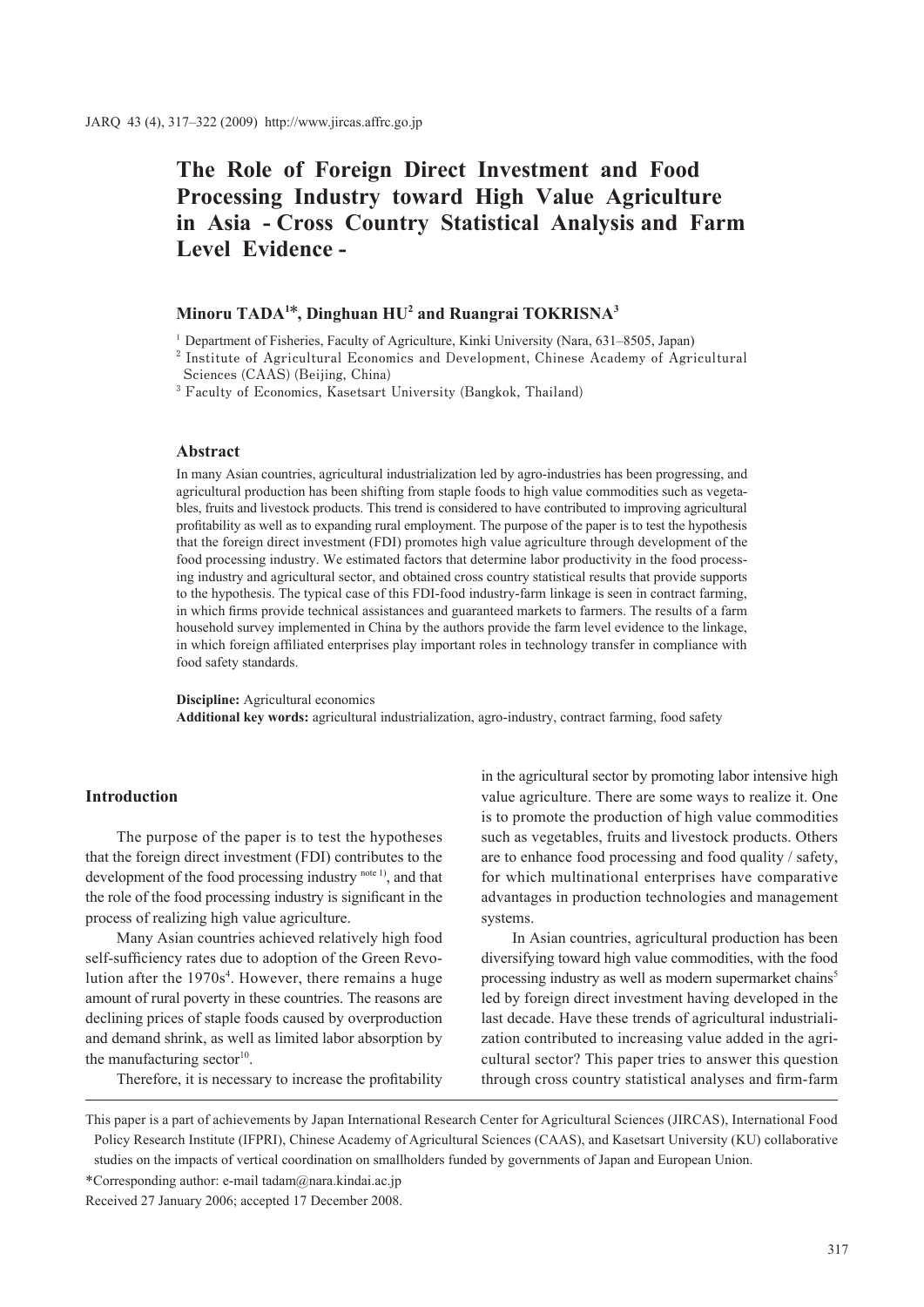M. Tada et al.

level survey.

## **Foreign direct investment and the labor productivity of the food processing industry**

Production and export of processed foods are often managed by foreign affiliated enterprises in developing countries. Therefore, we can pose a hypothesis that there is a positive relation between FDI inflows and labor productivity in the food processing industry. If the hypothesis is supported, it implies that foreign investments do not fully crowd out local investments, and contribute to the development of the food industry in the host country.

The impacts of FDI on host countries are very complicated. If there is not a competing local industry in the host country, the emerging foreign enterprises will contribute to produce new goods or services, and to create new jobs. When there are existing local enterprises that are competing with the foreign ones, however, FDI is often criticized for sweeping out local ones, as is often seen in mom-and-pop stores driven out by foreign big supermarkets. Even if the criticism is correct, FDI would be supported again if the technologies and management practices accompanying to it could activate local enterprises as is referred to in "spillover effects."

Empirical arguments on the spillover effects are very controversial. A case study in Venezuela<sup>1</sup> reported that the benefits from foreign investment are internalized by joint ventures and that technology spillovers from foreign to domestic firms can not be found. Furthermore, a Turkish study<sup>9</sup> suggests that multinational corporations have a negative spillover effect on all industries, but it turns to positive with a lag period. A survey on Chinese manufacturing sectors<sup>6</sup> concludes that the technological spillover effects from foreign to subcontract firms are successful.

In order to find a relation of FDI with labor productivity for the case of the food processing industry, let us look at time series changes of these variables in Malaysia, Indonesia and India, for which continuous time series data are available (Fig. 1). Labor productivity in Malaysia and Indonesia increased sharply after 1992 and 1990 respectively, falling behind some years to the commencement of inflows of foreign capitals. They began to decrease due to the Asian economic crisis which took place in 1997, while it started to increase rapidly again in Indonesia. In India, it has been rising since 1993 due to the economic reform, whereas FDI inflow per employee in this sector is still very limited.

We estimate an equation that explains the labor productivity of the food processing industry by per capita GDP and the FDI inflow of the country. This is because the marginal productivity of labor of each industry equals





FDI data: UNCTAD, JETRO. Food industry data: UNIDO "INDSTAT2004", "International Yearbook of Industrial Statistics" FDI (million \$),  $\rightarrow$  Value added/employee (\$)

to the social average wage rate which correlates strongly with the per capita GDP, if the labor market works perfectly and labor quality across industries is homogeneous. However, these conditions are not satisfied in fact. In developing countries, foreign enterprises and joint ventures have advanced technologies and management practices compared with local enterprises in general. Therefore, the relation of the labor productivity of the food processing industry  $(Y_f / L_f)$  with the per capita GDP and FDI inflow to the food processing industry  $(FDI<sub>f</sub>)$  is presented as the following equations (1) and (2);

$$
Y_f / L_f = A \cdot f(GDP)
$$
 (1)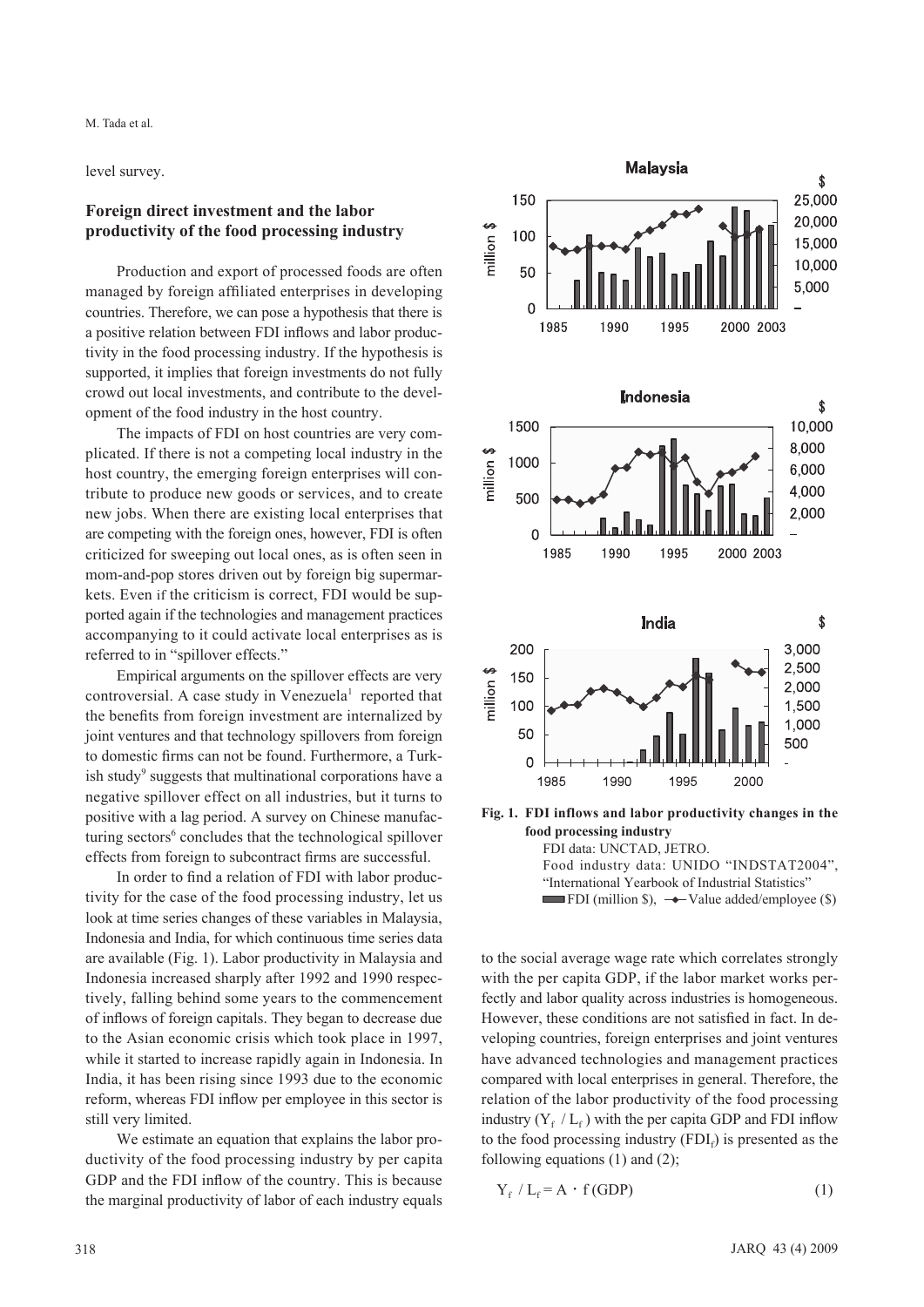$$
A = g (FDI_f / L_f)
$$
 (2)

where A is a coefficient representing the efficiency of labor resulting from advanced technologies and training for labors, and  $FDI<sub>f</sub>$  is the average in the previous five years note 2). Then the equation to be estimated is presented as follows:

$$
Y_f / L_f = f(GDP) \cdot g(FDI_f / L_f)
$$
 (3)

For the regression analysis, available cross country data set is pooled for the two periods; the year 1995–96 and 1999–2001. The estimated result (Table 1, Eq.1) presents that the labor productivity of the industry as determined not only by per capita GDP but also by FDI inflow to the host country, implying that the role of FDI is not limited to providing physical capitals but includes technology transfer. This statistical result is consistent with the case study for the Polish dairy sector<sup>3</sup> that presents a positive contribution of foreign companies to improve quality of products by local small suppliers both directly through firm-farm integration and indirectly through spillover effects.

## **Firm-farm value added linkage**

Next, let us compare labor productivity in the food industry and agricultural sectors. Fig. 2 presents the value added in both sectors per agricultural worker in Asia for the two periods; the year 1995–96 and 1999–2001. There

|                                           | Equation 1     |             |                          | Equation 2     |             |
|-------------------------------------------|----------------|-------------|--------------------------|----------------|-------------|
| Dependent<br>variable                     | $\ln(Y_f/L_f)$ |             | Dependent<br>variable    | $\ln(Y_a/L_a)$ |             |
| Independent<br>variables                  | Coefficient    | $(t-value)$ | Independent<br>variables | Coefficient    | $(t-value)$ |
| Constant                                  | 1.346          | (1.375)     | Constant                 | 3.754          | (5.598)     |
| $\ln$ (FDI <sub>f</sub> /L <sub>f</sub> ) | 0.330          | (3.274)     | $\ln(Y_f/L_a)$           | 0.130          | (2.013)     |
| ln(GDP)                                   | 0.785          | (5.178)     | ln(GDP)                  | 0.394          | (3.421)     |
| <b>DMEX</b>                               | $-2.464$       | $(-4.559)$  | $ln (LAND/L_a)$          | 0.602          | (5.519)     |
|                                           |                |             | <b>IRR</b>               | 0.005          | (1.324)     |
|                                           |                |             | <b>VFR</b>               | 0.026          | (2.136)     |
|                                           |                |             | <b>DLA</b>               | $-0.008$       | $(-0.054)$  |
|                                           |                |             | <b>DAF</b>               | $-0.077$       | $(-0.586)$  |
| $R^2$                                     | 0.860          |             | $R^2$                    | 0.881          |             |
| Adjusted $R^2$                            | 0.830          |             | Adjusted $\mathbb{R}^2$  | 0.868          |             |
| Sample size                               | 18             |             | Sample size              | 68             |             |

#### **Table 1. Estimated equations**

 $Y_f / L_f$ : Value added per worker in food processing industry (\$); UNIDO.

 $Y_f/L_a$ : Value added in food processing industry per agricultural worker (\$); UNIDO, World Bank.

 $Y_{a}/L_{a}$ : Value added in agricultural sector per agricultural worker (\$); World Bank.

 $FDI_f / L_f$ : FDI inflow per worker in food industry in the average of previous 5 years (\$),

(**Σ**FDIf /5)/Lf ; JETRO, UNCTAD**,** UNIDO.

GDP: Per Capita GDP (\$); World Bank.

LAND/ $L_a$ : Size of arable and permanent crop land per agricultural worker (ha); FAO & World Bank.

IRR: Irrigation ratio (irrigated area / arable and permanent crop land (%)); FAO.

VFR: Vegetables & fruits area / arable and permanent crop land (%); FAO.

DMEX: Dummy variable for Mexico (=1 for Mexico, =0 for others).

DLA: Dummy variable for Latin America (=1 for Latin American countries, =0 for others).

DFA: Dummy variable for Africa (=1 for African countries, =0 for others).

Note 1) Values are deflated by 1995 GDP deflator.

Note 3) Mexican economy suffered by currency appreciation after joining NAFTA and by severe competition with China in the US market.

Note 2) The data in Eq.1 covers Cambodia\*, Indonesia, Malaysia, Thailand, India, Turkey\*, Argentina, Brazil\*, Chile, Columbia, Mexico\* (\*: 1999–2001 data only).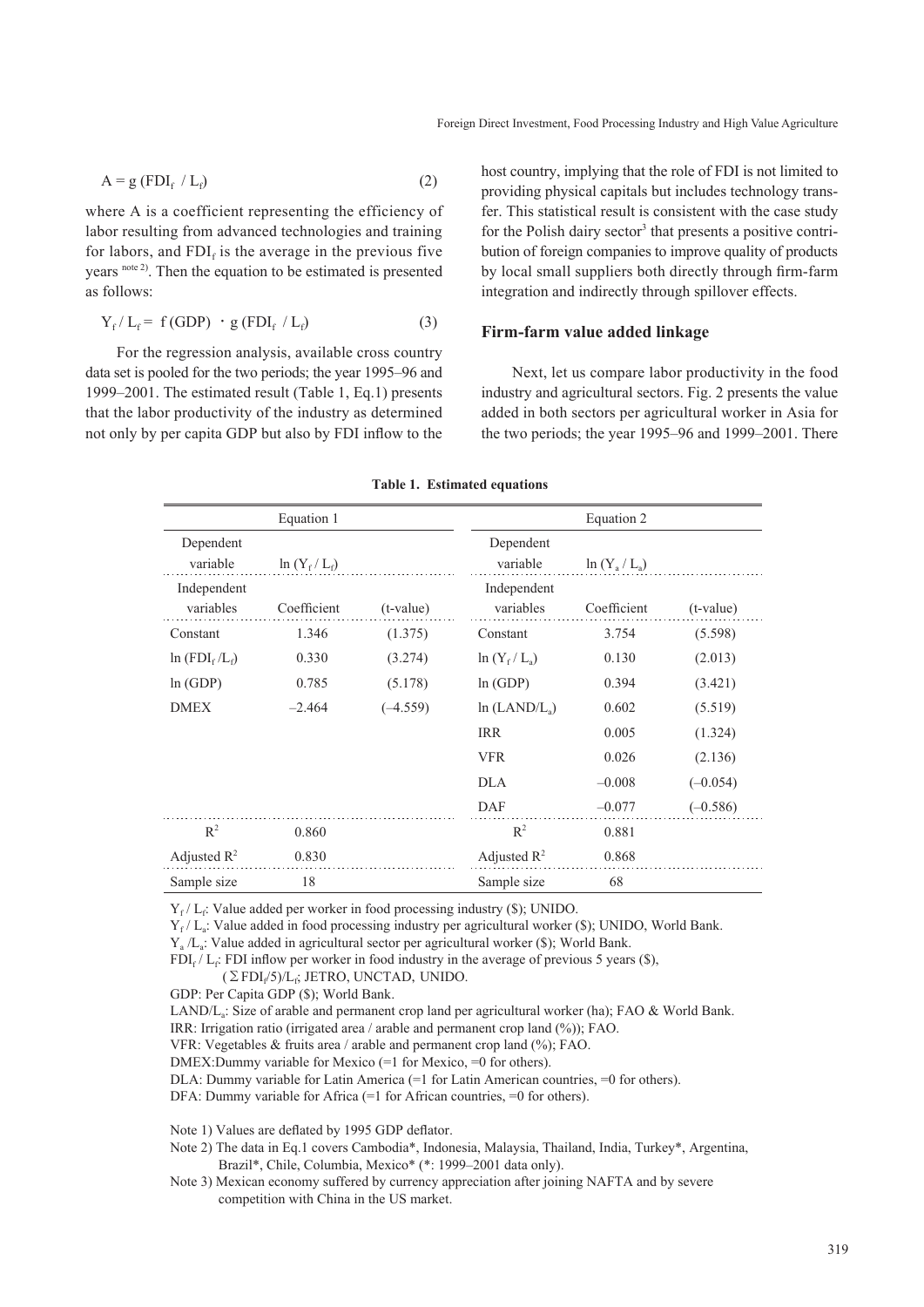is a positive correlation between  $Y_a / L_a$  and  $Y_f / L_a$  except for Jordan note 3), where the subscripts a and f represent the agricultural and food processing sectors respectively.

To make clear this issue, regression analysis is applied to the available data set that includes not only Asia but also Latin America and African countries for the two periods; the year of 1995–96 and 1999–2001. Then the number of observations is 68, composed of 14 Asian, 12 Latin American and 13 African countries.

Similar to the equation (1), labor productivity in agriculture is presented as follows:

$$
Y_a / L_a = B \cdot h(GDP)
$$
 (4)

where B is a coefficient of efficiency of agricultural labor resulting from imperfect labor and land markets, difficulty in commodity shift to be produced, and heterogeneity of labor quality across industries. In addition, B is composed of C and D presented as follows:

$$
B = C \cdot D \tag{5}
$$

where C is the extent of benefits given to a farmer by natural and social conditions within the agricultural sector, and D is the extent of benefits given to a farmer by the food processing industry such as the expansion of market size for farm products, absorption of abundant farm labor and technology transfer through contract farming.

Then the equation to be estimated is presented as follows:

$$
Y_a / L_a = C (LAND/L_a, IRR, VFR) \cdot D (VAF/L_a) \cdot h (GDP)
$$
 (6)



**Fig. 2. Value added in the agricultural and food industry sectors per agricultural worker in Asia** Food industry data: **UNIDO**, "INDSTAT", "Industrial Statistics". Agricultural data: **FAO**, "FAOSTAT", **World Bank**, WDI.

1995/96,1999/01

where LAND is the farm land size, IRR is the irrigation ratio, VFR is vegetables & fruits land ratio, and VAF is value added in the food processing industry note 4). To test the difference in other natural conditions that can not be covered by the above variables in each continent, the equation has dummy variables in constant terms for Latin America and African countries.

The estimated result is presented in Table 1 Eq. 2, in which all independent variables other than continental dummies have positive signs and significant t-values. The coefficient of VAF  $/L_a$  is positive, indicating that the more the value added in the food processing industry is, the more the value added in the agricultural sector is, given the number of farm labor. This estimated result implies that the development of the food processing industry as well as agricultural diversification toward vegetables & fruits have contributed to realize high value agriculture through an increase in labor productivity.

The above analysis is limited to farm-food processor linkage, but vertical coordination between farmers and supermarkets is also becoming popular throughout the world due to a prevalence of food safety consciousness even in the developing countries, and foreign supermarkets are major players here too. Therefore the role of FDI is considered to have been increasing toward the development of vertical coordination and agricultural industrialization.

#### **Farm level evidence on FDI-firm-farm linkage**

In the previous sections, we found statistical evidence on FDI-firm-farm linkage. Can we find farm level evidence that supports the linkage? As addressed by Reardon et al., "Many of those transformations present great challenges for small farms, but also potentially great opportunities"<sup>7</sup>, empirical farm evidence is very limited.

The Indian case study<sup>2</sup> presents a widespread difference in net income per unit weight product between contract and non-contract farmers. For example, milk and vegetable contract farmers gain more than non-contract farmers by 34% and 51% respectively. Various services including transportation and assured market provided by contract firms that are conceptualized as "transaction cost" are the main causes of the differences.

We implemented a farm household survey to collect income data in Shandong province, China, where comparison of income between non-contract farmers and that of contract farmers who contract with firms with different composition of foreign capital holding is possible. The survey was carried out in June-August in 2005, and the data as of 2004 for 162 farmers who produce shallot and apple were collected<sup>8</sup>.

In addition to the farm household survey, we im-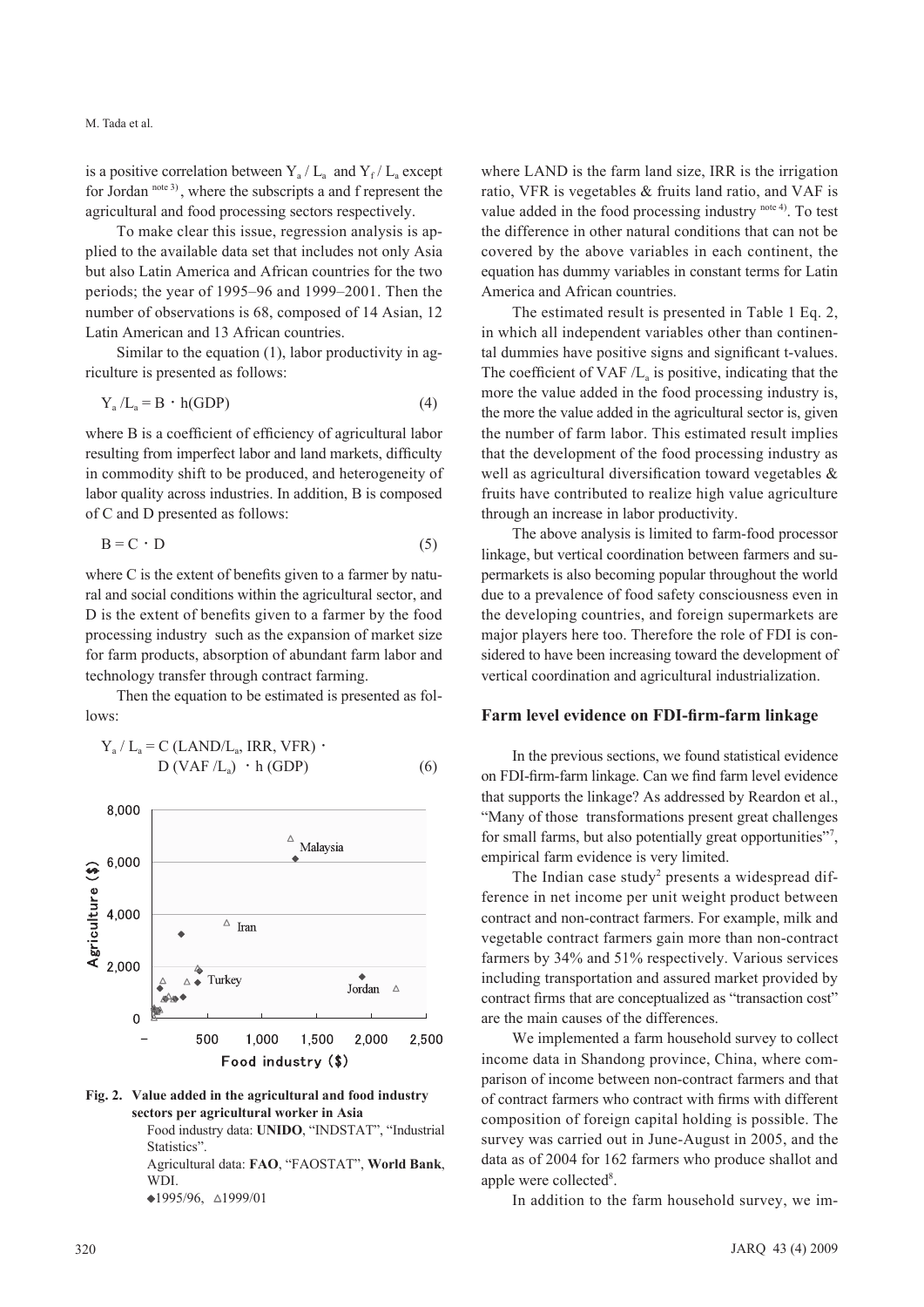plemented a basic survey for six firms that have contract farming schemes in the province on the criteria in selecting contract farmers and what services they are providing to the farmers, as well as a complementary survey on firms' spatial mobility of business activities in 2005 in Thailand and in 2007 in Shandong province, China for 8 firms respectively, in order to get an evidence of the sustainability of the contract farming scheme.

According to the farm household survey, the difference in labor and land productivity by farm category is very significant (Fig. 3), while there is not a significant difference in the productivity caused by age and education of household heads. Labor productivity and land productivity of apple by contract farmers with foreign firms are higher than those by non-contract farmers by approximately 60% in value terms. Similar to apple farmers, the productivities of shallot by contract farmers with a joint venture are higher than those of contract farmers with local firms and non-contract farmers by 24–83%.

Based on the basic firm survey, firms provide farmers with technical supports through course training and visiting assistances, and they procure more than 85% of the farm products complying with the standards on the basis of market price plus a certain margin or fixed contract price. In the case of apple, a firm provides farmers with imported low crop-residue-prone pesticide.

According to the complementary firm survey, moreover, we found the fact that all of the surveyed firms did not have plans to move their business locations to other countries, except a Thai firm which has a plan to move to the eastern region, in spite of wage rate hike in their countries. This implies that once firm-farm vertical coordination is established, the relation would not be vulnerable to the changes in market conditions.

### **Conclusion**

In many Asian countries, agricultural industrialization led by agro-industries has been progressing, and agricultural production has been shifting from staple foods to high value commodities. Have these developments contributed to improve farm productivity and income?

In this paper, we obtained three evidences by cross country statistical analyses and firm-farm surveys regarding the agricultural industrialization. The results are; a) FDI has contributed to improve labor productivity in the food processing industry, b) the food processing industry has contributed to improve labor productivity in agricultural sector, and c) production shifts towards vegetables and fruits have contributed to improve labor productivity in the agricultural sector.

Production shifts toward high value commodities







**Fig. 3. Productivity by farm type in Shandong province, China**

themselves contribute to enhance farm labor productivity, but there are obstacles for small farmers in developing countries to perform the tactics due to insufficient market access and technological diffusion for such commodities. These constraints can be removed by participation of agroindustries that link farming to retailing, and the role of foreign direct investment in the food industry is considered significant in accelerating the trend toward high value agriculture.

The issue remaining is whether any type of foreign firms in the food industry has a similar impact on agriculture. Does it depend on whether they are processors or retailers, whether they are export oriented or local market oriented, or whether they procure food materials from local suppliers or from importers? This issue is very crucial for policy making in attracting foreign capital, in which governments in developing countries have wide discretion.

#### **Notes**

1) The food industry belongs to both the manufacturing and service sectors, in which the food processing industry belongs to the manufacturing sector, while food